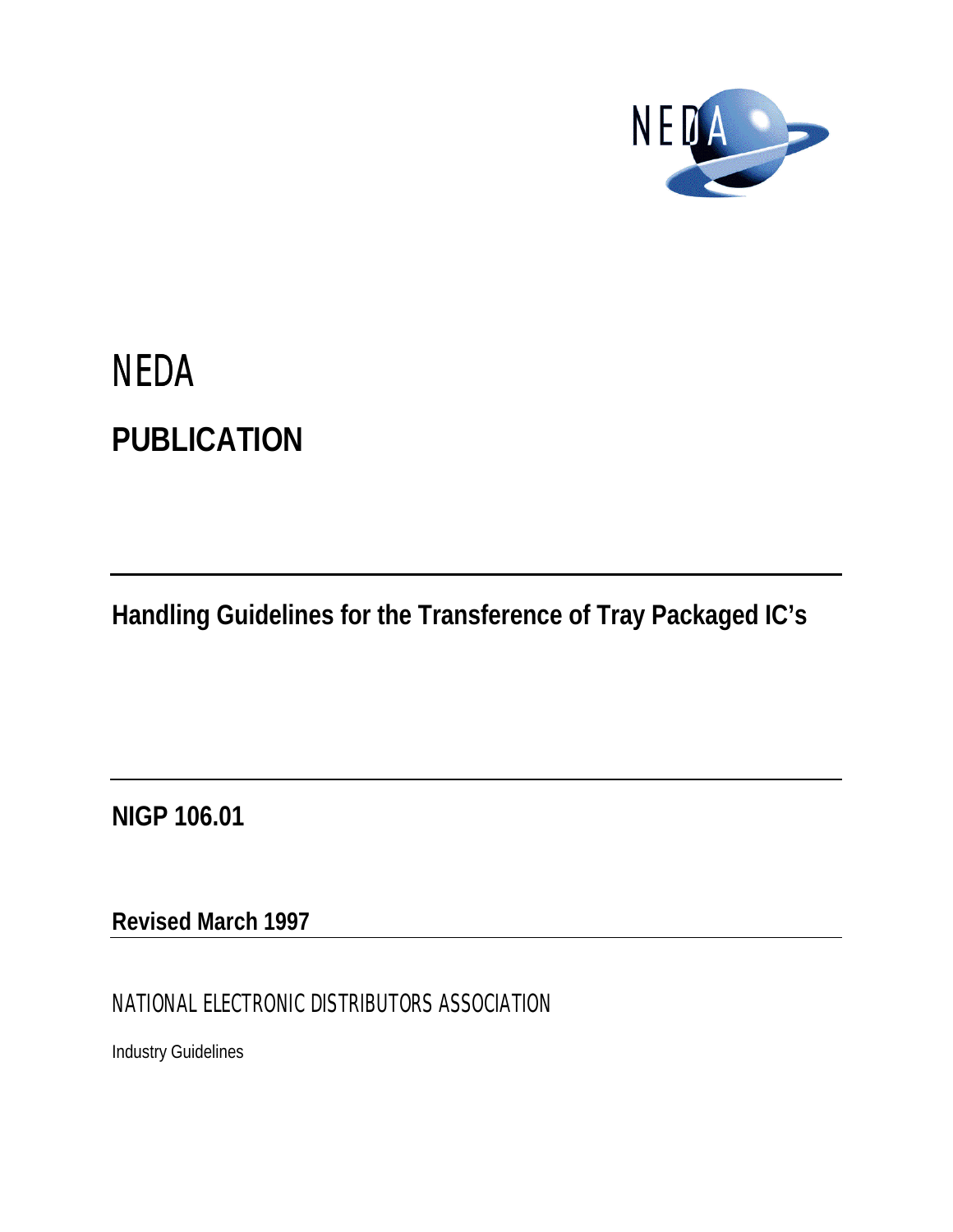# **NOTICE**

NEDA Industry Guidelines and Publications contain material that has been prepared, progressively reviewed, and approved through various NEDA sponsored industry task forces comprised of NEDA member distributors and manufacturers and subsequently reviewed and approved by the NEDA Board of Directors.

NEDA Industry Guidelines and Publications are designed to serve the public interest including electronic component distributors through the promotion of standardized practices between manufacturers and distributors resulting in improved efficiency, profitability and product quality. Existence of such guidelines shall not in any respect preclude any member or nonmember of NEDA from selling or manufacturing products not in conformance to such guidelines, nor shall the existence of such guidelines preclude their voluntary use by those other than NEDA members, whether the guideline is to be used either domestically or internationally.

NEDA does not assume any liability or obligation whatever to parties adopting NEDA Industry Guidelines and Publications.

Inquiries, comments and suggestions relative to the content of this NEDA Industry Guideline should be addressed to NEDA headquarters.

Published by

# NATIONAL ELECTRONIC DISTRIBUTORS ASSOCIATION 1111 Alderman Drive, Suite 400 Alpharetta, GA 30005 (678) 393-9990

Copyright 1997

Printed in U.S.A.

All rights reserved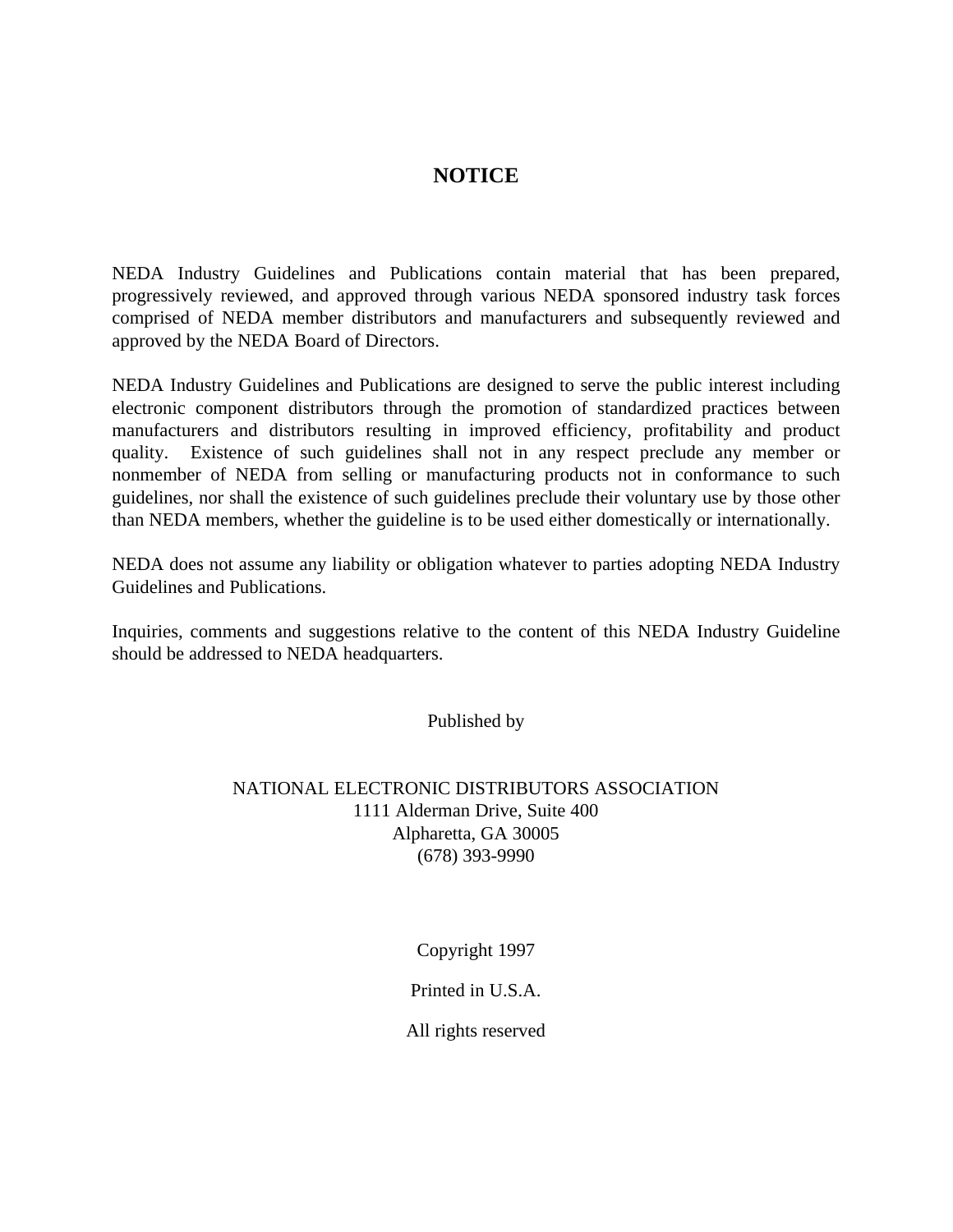# HANDLING GUIDELINES FOR THE TRANSFERENCE OF IC's PACKAGES

## **1. Purpose**

This guideline is to establish proper handling procedures when transferring tray packaged IC's from one tray to another. The term "tray" refers to flat containers for holding bare IC's securely.

# **2. Scope**

These guidelines are recommended for use by all distributors, suppliers and end users who handle tray packaged IC's.

## **3. Definitions**

| $3.1.$ Tray      | A tray for this application is considered to be any container, other<br>than tubes, specifically designed to hold IC's. |
|------------------|-------------------------------------------------------------------------------------------------------------------------|
| 3.2. "Full" Tray | The term designated for trays from which the IC's are being                                                             |
|                  | transferred. (It does not imply that every pocket of the tray is<br>occupied.)                                          |
| 3.3. Cover Tray  | An identical empty tray or a cover specifically designed to match<br>and mate with the receiving tray.                  |

#### **4. Reference Documents**

ANS/EIA-541 "Packaging Material Standards for ESD Sensitive Items"

JESD 42 "Requirements for Handling Electrostatic Sensitive Devices (ESD)"

NIGP 105.00 "Handling Guidelines for Moisture Sensitive Plastic Surface Mount Components".

#### **5. Background**

IC's are susceptible to lead and other mechanical damage during handling. This handling procedure outlines the recommended methods for transferring IC's from one tray to another.

#### **6. Equipment and Materials**

- 6.1. Equipment
	- 6.1.1. Automatic or Semi-automatic pick-and-place machine
	- 6.1.2. Manual or Electric vacuum pen/wand
	- 6.1.3. Strapping Machine

# 6.2. Materials

- 6.2.1. Trays and Covers
- 6.2.2. Straps or other banding material
- 6.2.3. Pick-up tips (made of rubber or similar material) of various sizes.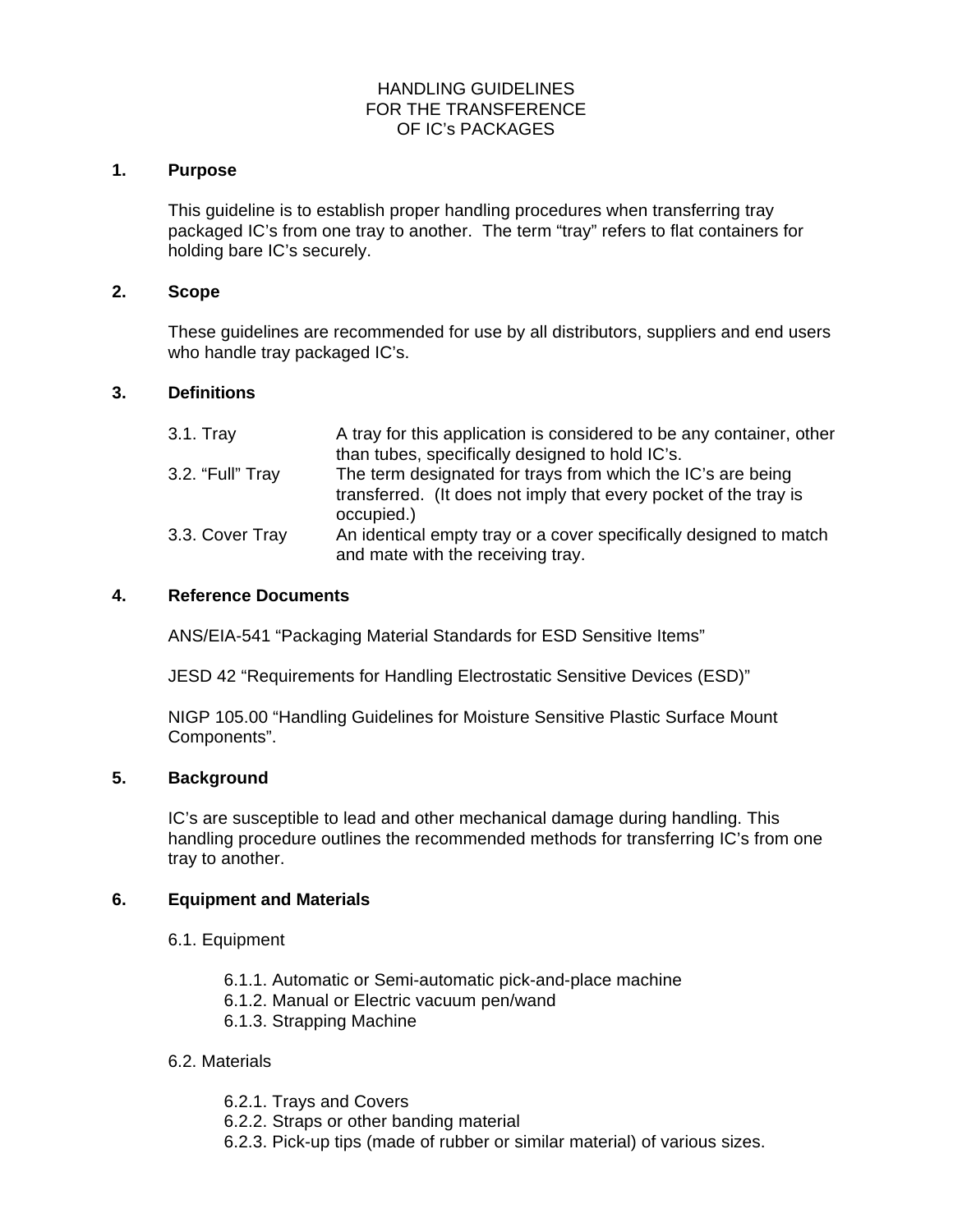# **7. Procedures**

- **CAUTION:** 1. Appropriate ESD handling procedures must be followed when handling or storing these ESD sensitive devices.
	- 2. Follow handling guidelines outlined in NIGP 105.00, "Handling Guidelines for Moisture Sensitive Plastic Surface Mount Components" where applicable.

# 7.1. MANUAL TRAY TO TRAY TRANSFER

- 7.1.1. Place the banded stack of trays on a flat surface and remove the banding from around the trays, being careful not to jar the tray stack.
- 7.1.2. Select an empty tray that is identical to the tray that the part was originally packaged by the manufacturer. This means matching tray manufacturer and tray part number.
- 7.1.3. Place the empty tray adjacent to the stack of "full" trays.(This will minimize the travel distance during the transfer). Make sure that the pin 1 orientation corners (if present) of both the "full" and empty trays are in the same direction.
- 7.1.4. Remove the cover tray or cover from the stack and inspect the packages in the first "full" tray for obvious visual/mechanical damage. (Follow the same procedure for each subsequent "full" tray.)
- 7.1.5. If components are damaged, either, carefully re-strap the complete tray stack per 7.1.13. or remove the defective parts and then dispose of the product per normal incoming procedure for nonconforming material.
- 7.1.6. Select the appropriate pick-up tip (generally larger diameter tip for the larger packages) and attach it to the end of the vacuum pen/wand.
- 7.1.7. Carefully bring the pick-up tip in contact with the surface of the IC package and activate the vacuum pressure.
- 7.1.8. Carefully lift the package vertically out of the pocket of the tray, and move it across to the empty tray, accurately lining-up the package above one of the empty pockets. Carefully lower the part into the same pocket, making sure that the leads are not in contact with any surface of the tray. Release the vacuum pressure.
- 7.1.9. It is recommended that the packages are loaded in each tray, beginning in the lower right-hand corner and moving up each column in succession.
- **7.1.10.** If any package is accidentally dropped or damaged, during the transfer operation, discard the part.